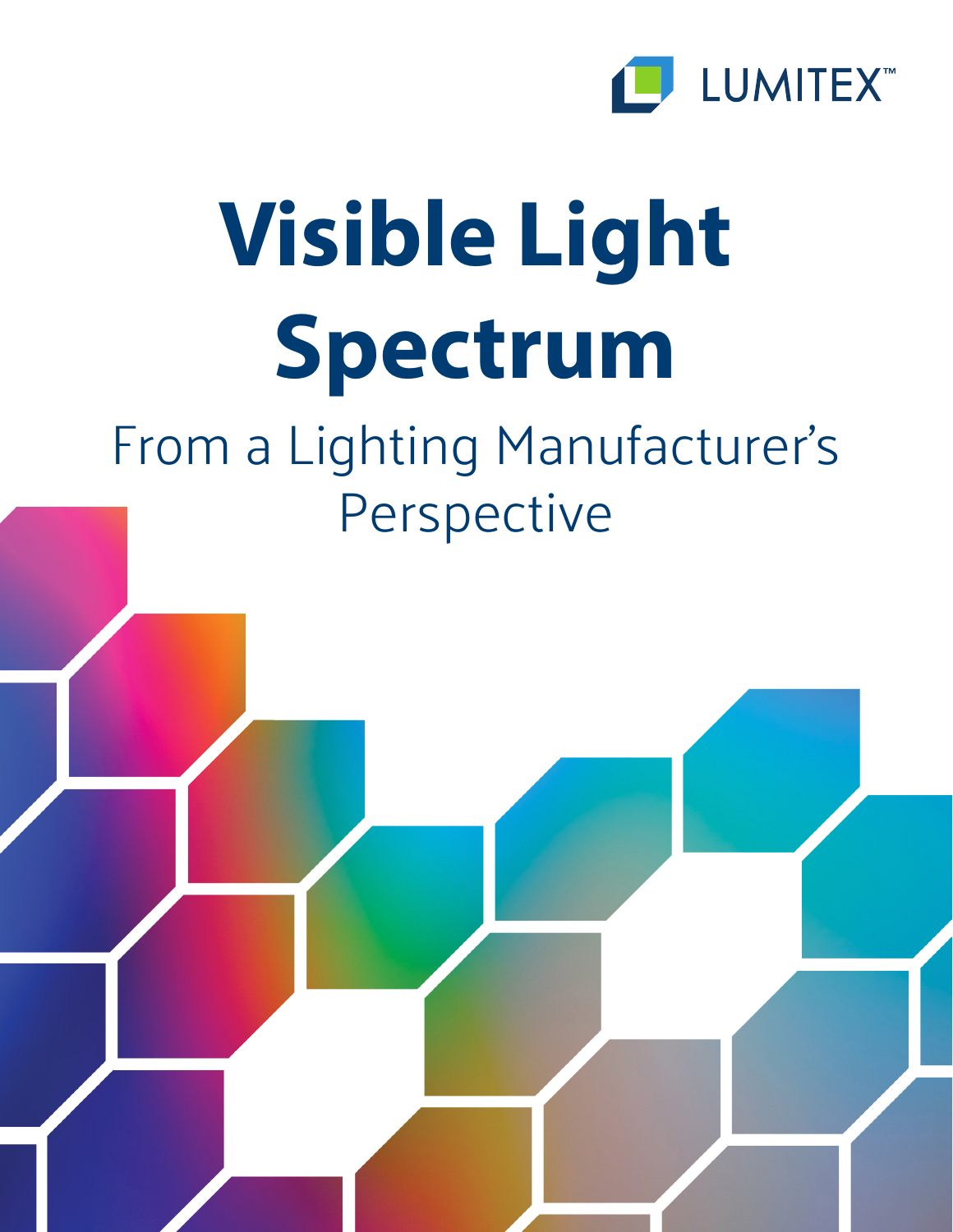#### **Introduction**

The electromagnetic (EM) spectrum is the range of all types of electromagnetic radiation. It encompasses the entire range of light. Most of which is invisible to the naked eye. From Gamma rays on the left of the visible spectrum to long radio waves on the right.

As a leading [lighting manufacturer](https://www.lumitex.com/lighting-applications), we find the science and technology of light both fascinating and essential. In this article, I'll cover Visible light; and where it falls on the electromagnetic spectrum, its characteristics, and applications.

The EM spectrum of light includes a range of light waves. One of lights characteristics is how it behaves like a wave with its peaks and valleys, or crest (highest point) and trough (lowest point). Because of this attribute, light can be defined by its wavelength.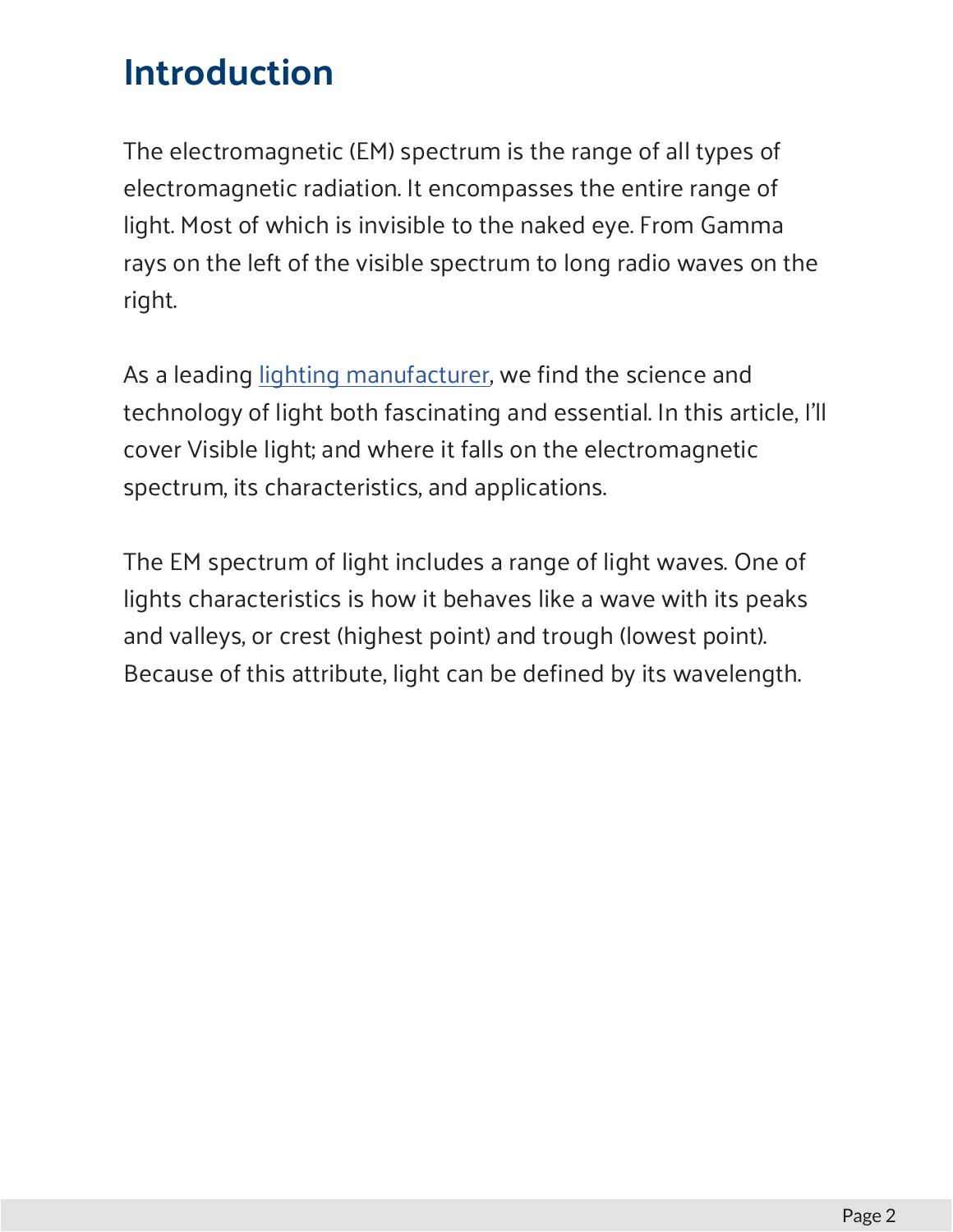#### **What are Wavelengths?**

A wavelength is the horizontal distance between the two peaks of the wave. Light is measured by its wavelength (in nanometers). It is usually characterized by the Greek symbol  $\lambda$ .

Visible light is usually defined as having wavelengths in the range of 400–700 nanometers (nm) or one billionth of a meter.

EM waves are categorized according to their wavelengths and frequencies (number of waves passing a point in a certain time). This classification determines if the electromagnetic radiation sits to the left or right of the Visible spectrum.

Light is energy that will take on different forms.

Here's what I mean...

The image below details the electromagnetic spectrum with light highlighted. (Noted as Visible spectrum)

Visible light represents a small fraction of the entire EM spectrum.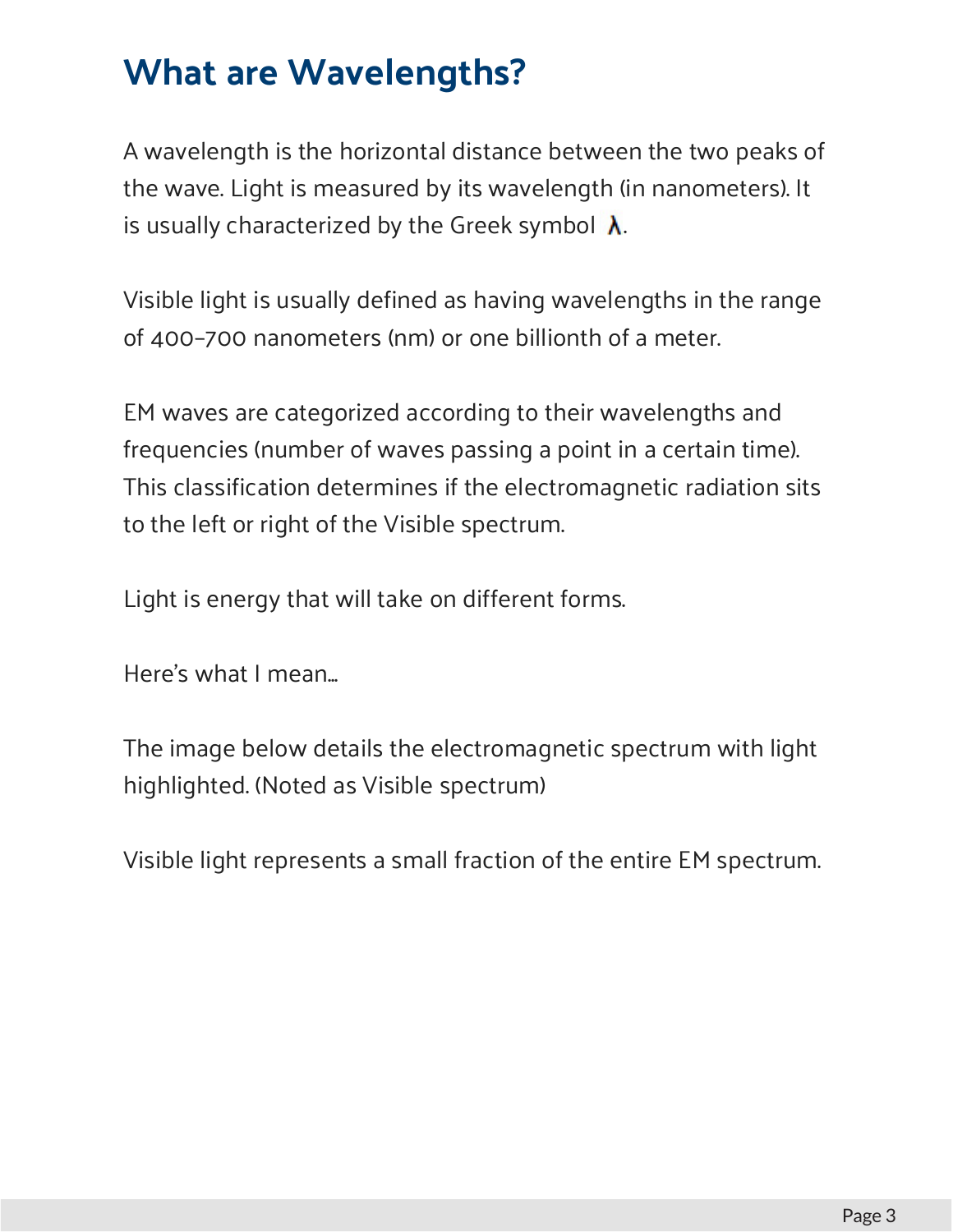

Image Credit: [Electromagnetic spectrum](https://upload.wikimedia.org/wikipedia/commons/thumb/f/f1/EM_spectrum.svg/800px-EM_spectrum.svg.png)

If you look at the left of the visible spectrum...

These types of radiation are harmful to living organisms, due to their extremely high frequencies. You'll find Gamma rays, X-Rays and Ultraviolet rays categorized here.

**Gamma Rays** - the highest in frequency and energy, are the most damaging.

**X-Rays** - also a wave of high energy and short wavelength. Most X-Rays have a wavelength ranging from .01 to 10 nanometers.

**UV (ultraviolet rays)** - is an electromagnetic radiation with a wavelength from 10 nm to 400 nm, shorter than that of visible light but longer than X-rays. Light with a wavelength immediately shorter than any light in the visible spectrum is called Ultraviolet Light.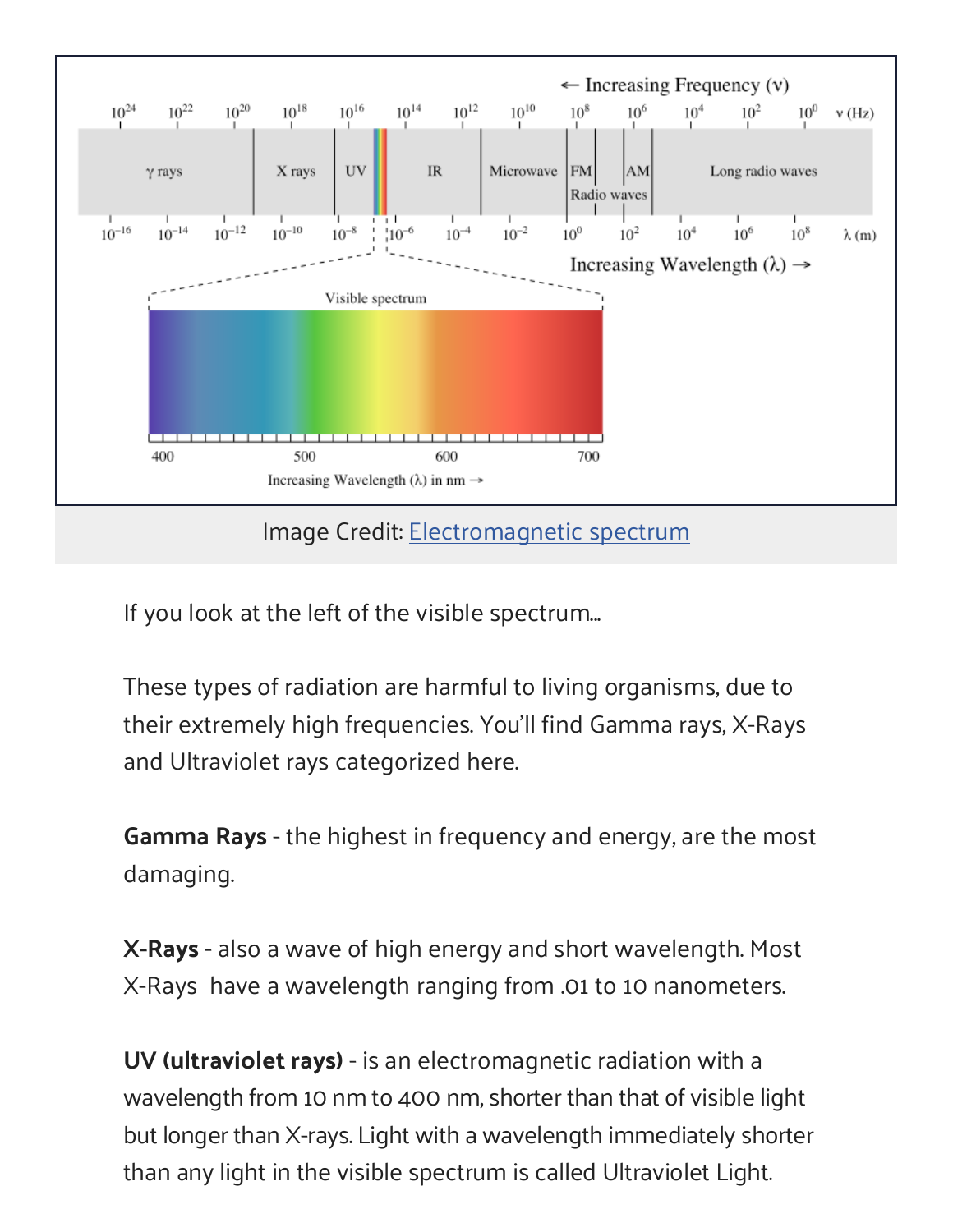**Visible spectrum** - The visible spectrum of light is the section of the electromagnetic spectrum that is visible to the human eye. (more on that in a second).

#### **Now to the right of the visible spectrum...**

**IR - Infrared rays** - Heat waves given off by thermal bodies. They are released by heat or thermal energy.

**Microwave** - In communication, it is used in radar. You most likely know it for warming your food.

**Radio Waves** - An electromagnetic wave of frequency, used for long distance communication. It has the lowest energy levels.

**Long Radio Waves** - are between 30 KHz to 279 KHz having an average wavelength of 1500 meters. On the other hand, Shortwaves range between 1.5MHz to 30MHz (wavelength is between 10 to 85 meters.)

All radio waves, short or long, belong to electromagnetic radiation like the light. More differences between [shortwave vs. longwave](https://www.seaslugteam.com/shortwave-vs-longwave-radio/)  [radio](https://www.seaslugteam.com/shortwave-vs-longwave-radio/).

Now that we understand the full spectrum, let's breakdown the "center stage"...

Visible Light...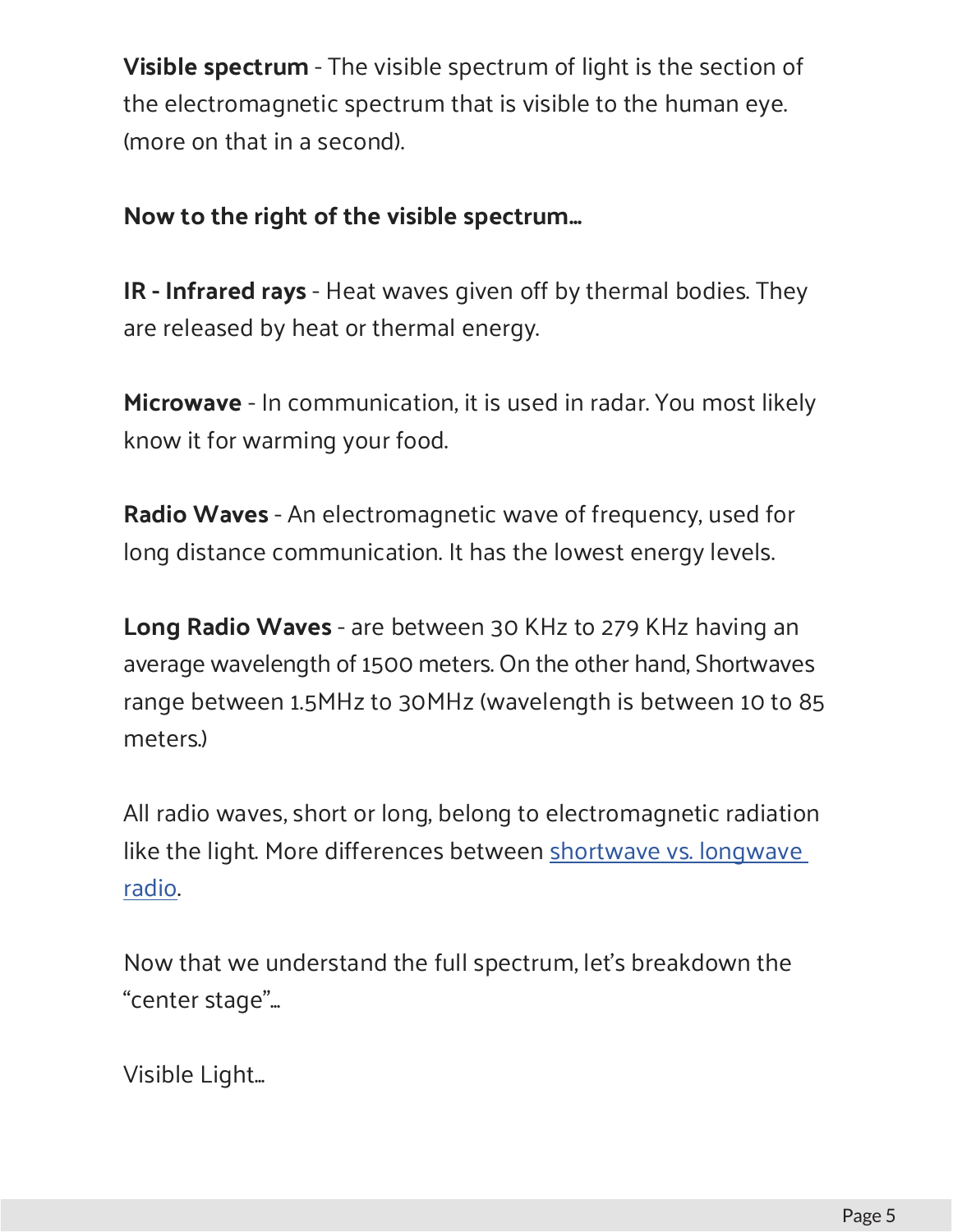#### **What is Visible Light in the Electromagnetic Spectrum?**

Visible light sits in the region with ultraviolet (UV) to the left of the spectrum and infrared (IR) to the right. It is a form of electromagnetic radiation which can be subdivided into seven colors.

It's probably the most familiar to you because it is the only region on the spectrum that is visible to most human eyes.

"This part of the spectrum includes a range of different colors that all represent a particular wavelength. Rainbows are formed in this way; light passes through matter in which it is absorbed or reflected based on its wavelength. Thus, some colors are reflected more than others, leading to the creation of a rainbow." [[Source](https://chem.libretexts.org/Core/Physical_and_Theoretical_Chemistry/Spectroscopy/Fundamentals_of_Spectroscopy/Electromagnetic_Radiation)]

One of the most important characteristics of Visible light is color.

#### **Colors of the Visible Light Spectrum**

There are seven wavelength ranges in the visible spectrum that coordinate to a different color. Each visible color has a wavelength. As you move from red to violet, the wavelength decreases and energy increases.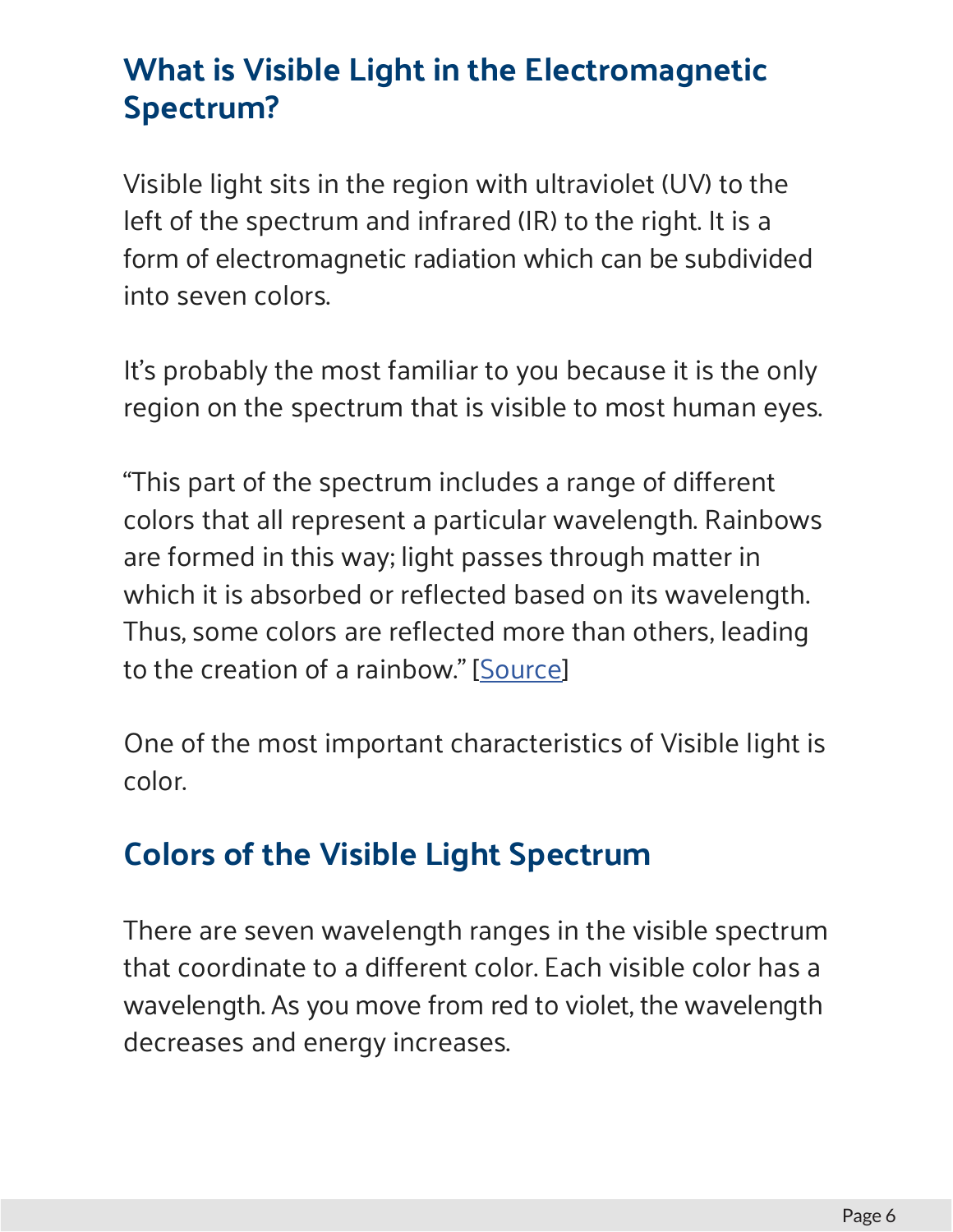

Here are the 7 from shortest to longest wavelength.

**Violet** - shortest wavelength, around 400-420 nanometers with highest frequency. They carry the most energy. **Indigo** - 420 - 440 nm **Blue** - 440 - 490 nm **Green** - 490 - 570 nm **Yellow** - 570 - 585 nm **Orange** - 585 - 620 nm **Red** - longest wavelength, at around 620 - 780 nanometers with lowest frequency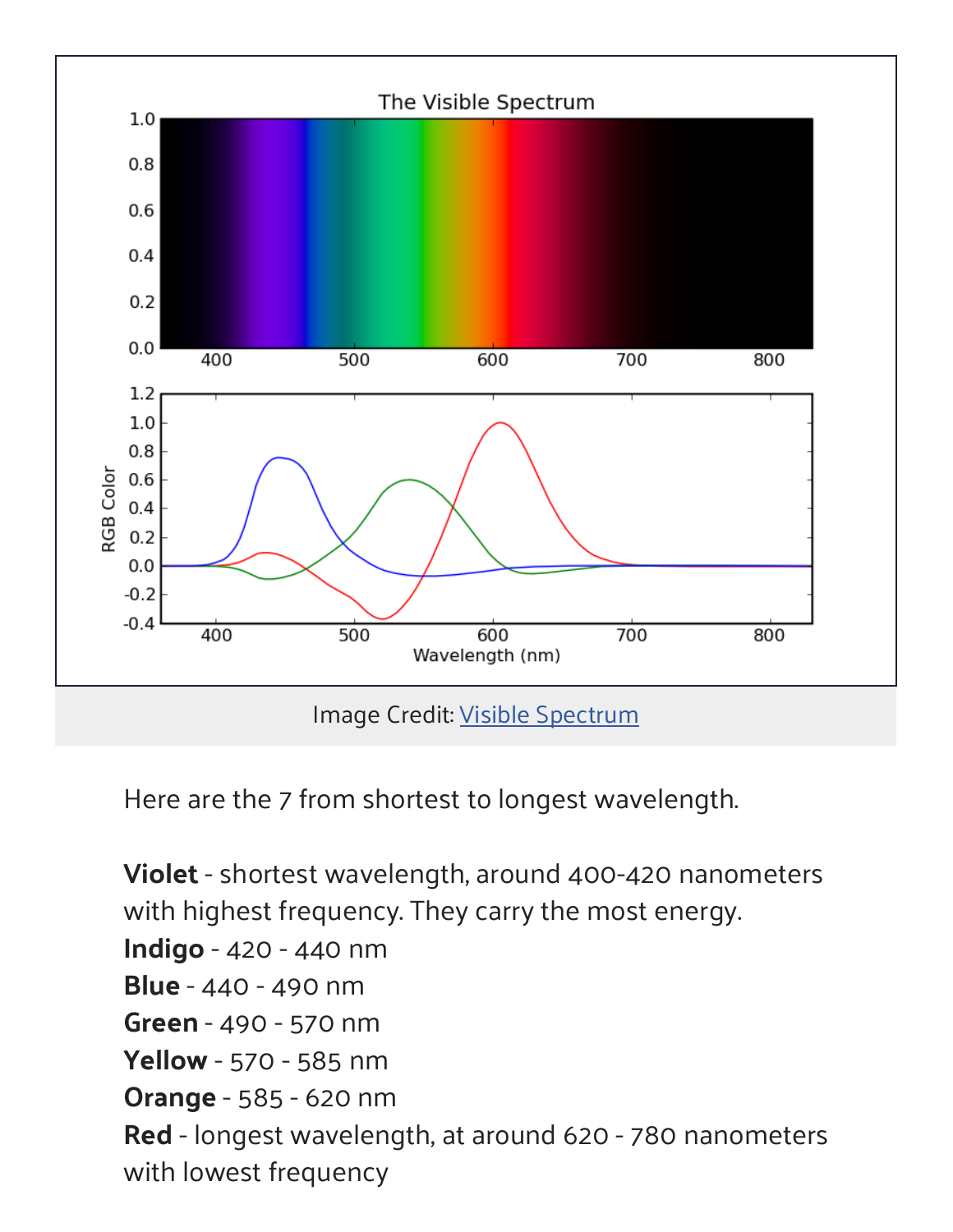UV Light located next to visible light on the spectrum has higher frequency which equates to higher radiation. If you ever had a sun burn, it was due to ultraviolet radiation emitted by the sun. The uses for UV light go far beyond the summer tan.

#### **Applications Utilizing UV Light**

The uses for ultraviolet light are broad and diverse. From tanning beds to bacteria disinfection to infection control.

Hospitals use UV lamps to sterilize its [surgical equipment](https://www.lumitex.com/blog/surgical-equipment)  [that will help reduce infections](https://www.lumitex.com/blog/surgical-equipment).

According to John Hageman, MS, CHP, Radiation Safety Officer at Southwest Research Institute, "Sterilization, the killing of bacteria (or any types of cells), on medical instruments is primarily achieved by the radiation causing severe damage to the cell's components and to the cell's chromosomes, specifically the DNA.

"Severe damage" to DNA is multiple breaks in the long DNA ladder-like structure. [Radiation \(for example, gamma](https://hps.org/publicinformation/ate/q4004.html)  [rays, x rays, or beta and alpha radiation\) has enough energy to](https://hps.org/publicinformation/ate/q4004.html)  [ionize atoms and molecules; that is, it can create charged](https://hps.org/publicinformation/ate/q4004.html)  [particles and free radicals."](https://hps.org/publicinformation/ate/q4004.html)

On the other side, next to the visible light spectrum is the (IR) infrared radiation...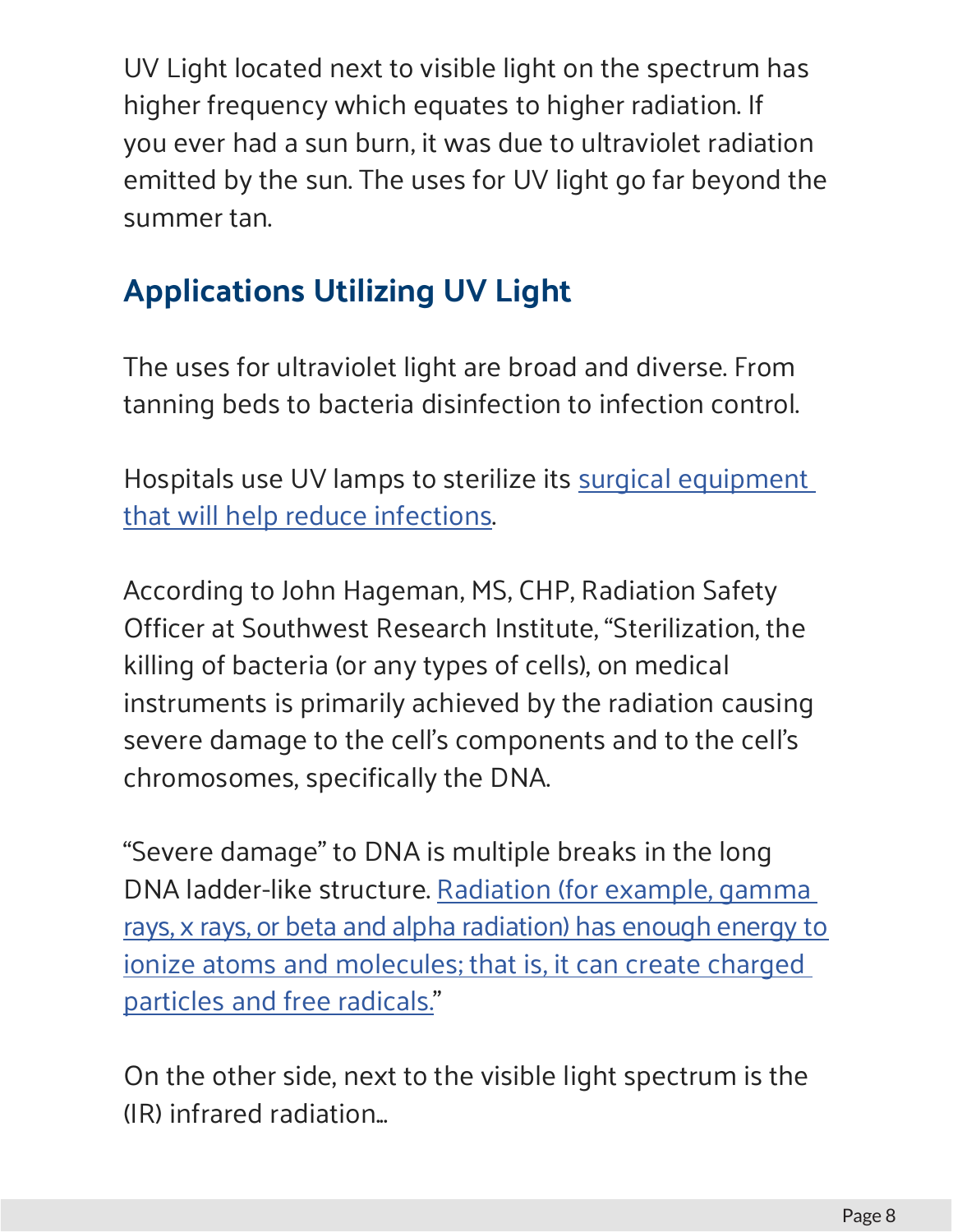These waves are longer than those of visible light, but shorter than radio waves. The longer infrared waves can be sensed as heat. This form of light is invisible to the human eye and carries a variety of applications as well.

#### **Applications Utilizing Infrared Energy**

Among the most well-known are remote controls, thermal imaging and night vision.

A remote control uses light waves to change the channels. It uses infrared light, transmitted with light-emitting diodes (LEDs) to send a signal to your device or television.

"Thermal imaging is a method of improving visibility of objects in a dark environment by detecting the objects' infrared radiation and creating an image based on that information. Thermal imaging, near-infrared illumination, low-light imaging are the three most commonly used night vision technologies."

IR communication can be used anywhere as it is not harmful to humans.

#### **Light is electromagnetic radiation. It moves in waves and is produced from a source.**

As a supplier for lighting solutions, it's easier to break it down into different sources of light and where they fall in the grand scheme of things on the electromagnetic spectrum.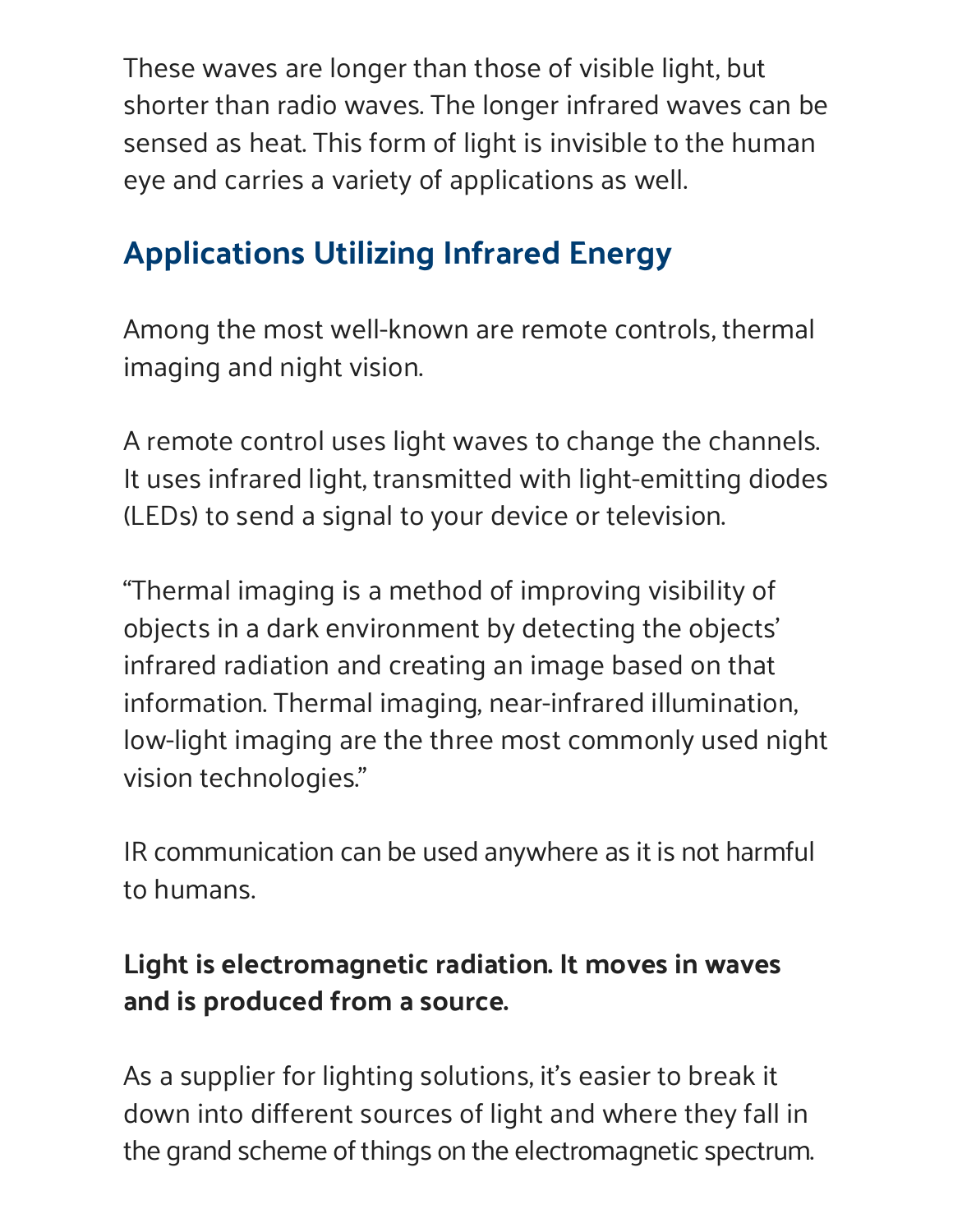#### **Sources of Visible Light**

The chart below shows different types of lights and how they affect the way our eyes view colors. For example in daylight, we can see blue and green the most. Daylight also gives more intense but cooler light. In fluorescent lighting, green and red colors have high visibility.



Image Credit: [Brewer-Garret](https://www.brewer-garrett.com/lighting-creates-positive-atmosphere/)

#### **7 Sources of Visible Light**



is the Earth's main source of light. The Sun emits radiation right across the electromagnetic spectrum, from extremely high-energy X-rays to ultra-long-wavelength radio waves, and everything in-between. The peak of this emission occurs in the visible portion of the spectrum. [[Source](http://www.sciencefocus.com/qa/how-much-electromagnetic-spectrum-does-sun-emit)]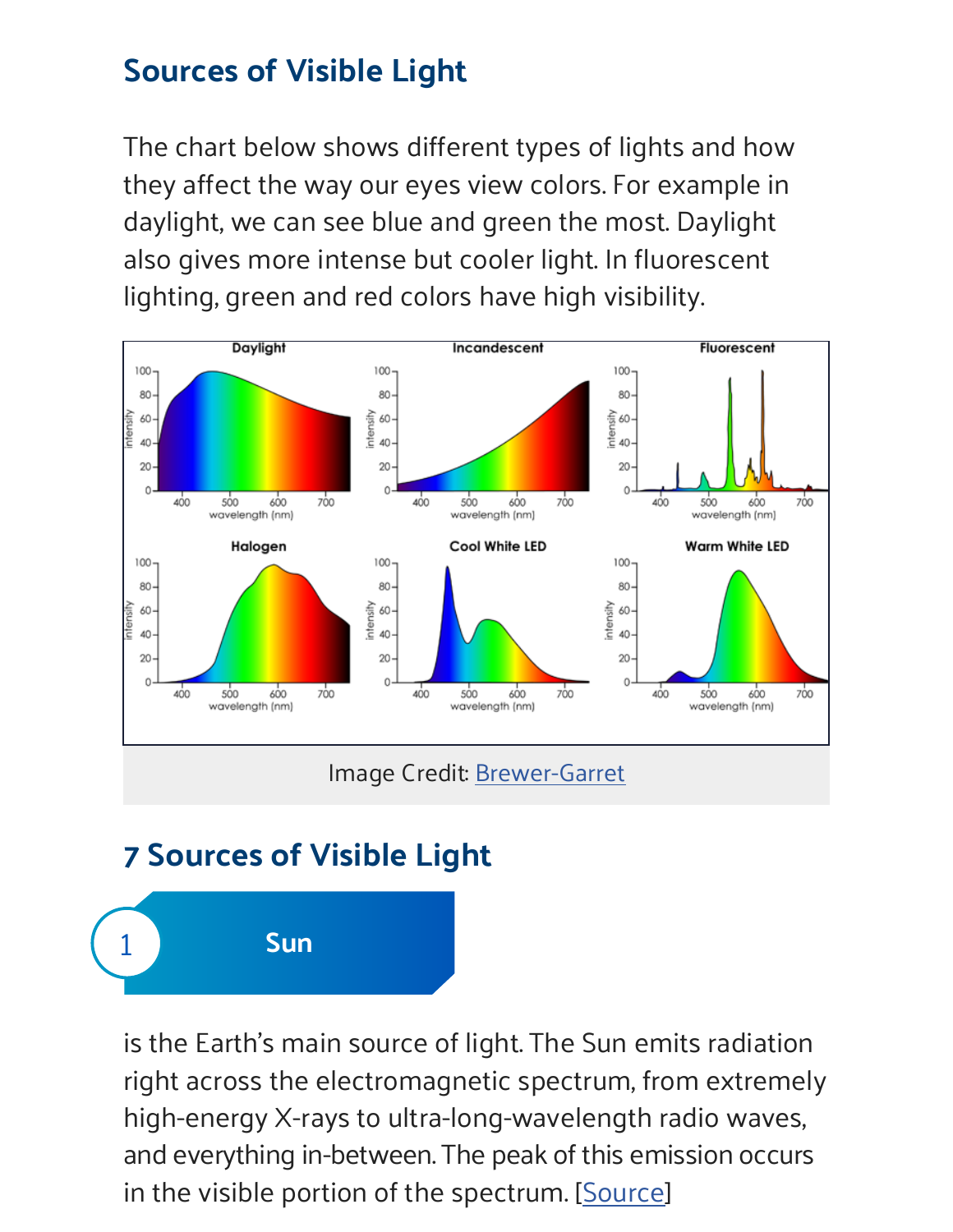**Incandescent Light Bulb**

is an electric light with a wire filament heated to such a high temperature that it glows with visible light (incandescence). The output is higher at the red end of the spectrum giving it a warm output. Which also places it mostly outside the visible spectrum. A [halogen lamp](http://www.wikiwand.com/en/Halogen_lamp) produces a continuous spectrum of light, from near ultraviolet to deep into the infrared.



3

4

2

**Fluorescent**

short-wave ultraviolet light that causes a phosphor coating on the inside of the lamp to glow. The fluorescent light spectrum has a high intensity at around 480 nm to about 570 nm. Fluorescent lights are mixed with other types of lights to produce a light that is closer to sunlight.

#### **Halogen**

illumination is produced when a tungsten filament is heated sufficiently to emit light or "incandescence". It uses a halogen gas to increase light output. The halogen spectrum shows there is more intensity at around 650 nm to about 950 nm. This shows that there is more concentration of red light, whose wavelength is about 656.28 nm. [\[Source](https://www.mtholyoke.edu/~mpeterso/classes/phys301/projects2001/awgachor/awgachor.htm)]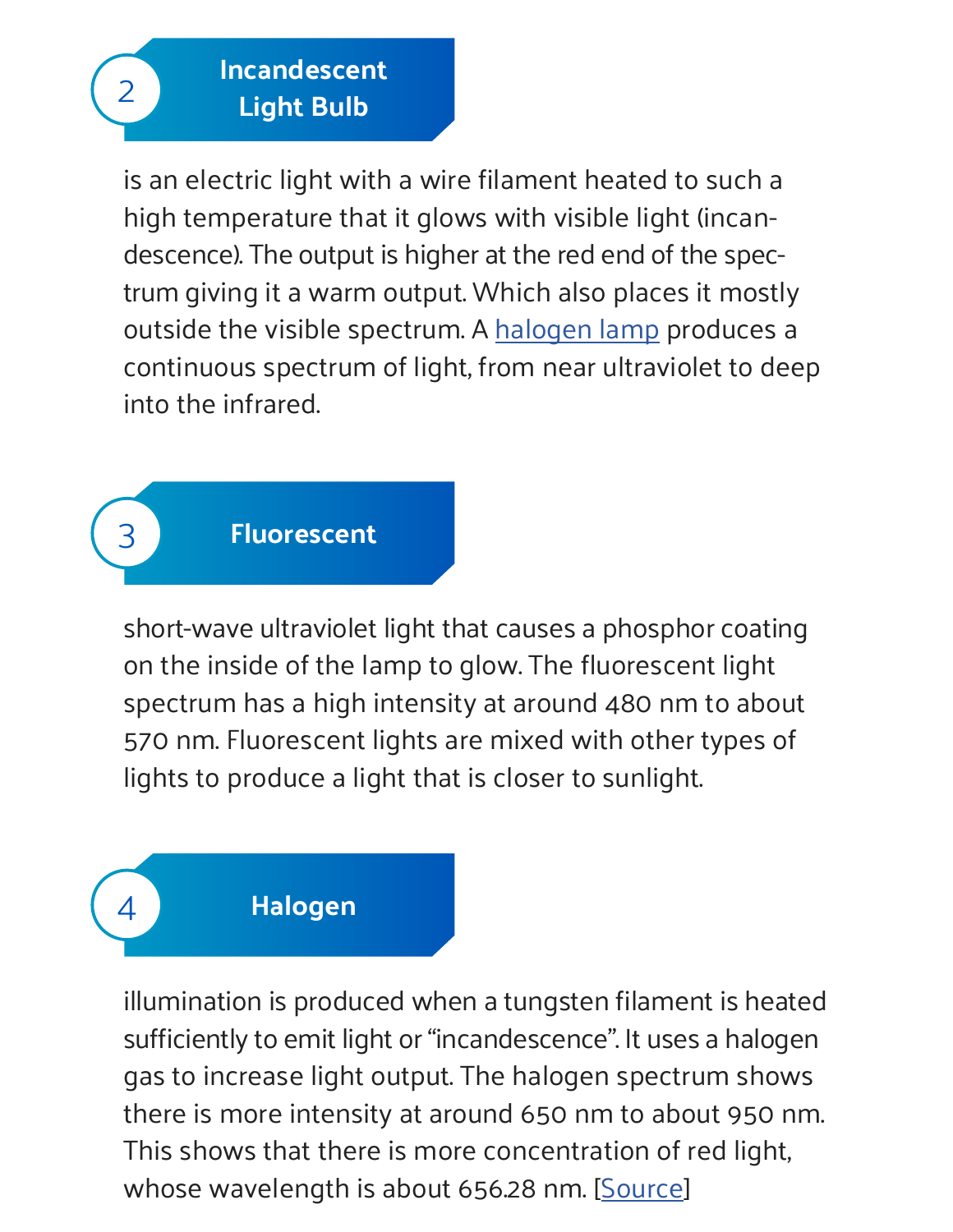$\overline{\phantom{a}}$ 

5

light-emitting diode (LED) is a two-lead semiconductor light source. Emits light when activated. An electrical current passes through a microchip, which illuminates the tiny light sources we call LEDs and the result is visible light. LED devices span the spectrum from ultraviolet (UV), through visible to infrared (IR).

### 6 **Laser**

"light amplification by stimulated emission of radiation". The word laser will be limited to electromagnetic radiation-emitting devices using light amplification by stimulated emission of radiation at wavelengths from 180 nanometers to 1 millimeter. The electromagnetic spectrum includes energy ranging from gamma rays to electricity. [[Source](https://aspenlasers.com/laser-wavelengths/)]

#### 7 **HID (High-intensity discharge)**

are a type of electrical gas-discharge lamp which produces light by means of an electric arc between tungsten electrodes housed inside a translucent or transparent fused quartz or fused alumina arc tube. [[Source](https://en.wikipedia.org/wiki/High-intensity_discharge_lamp)]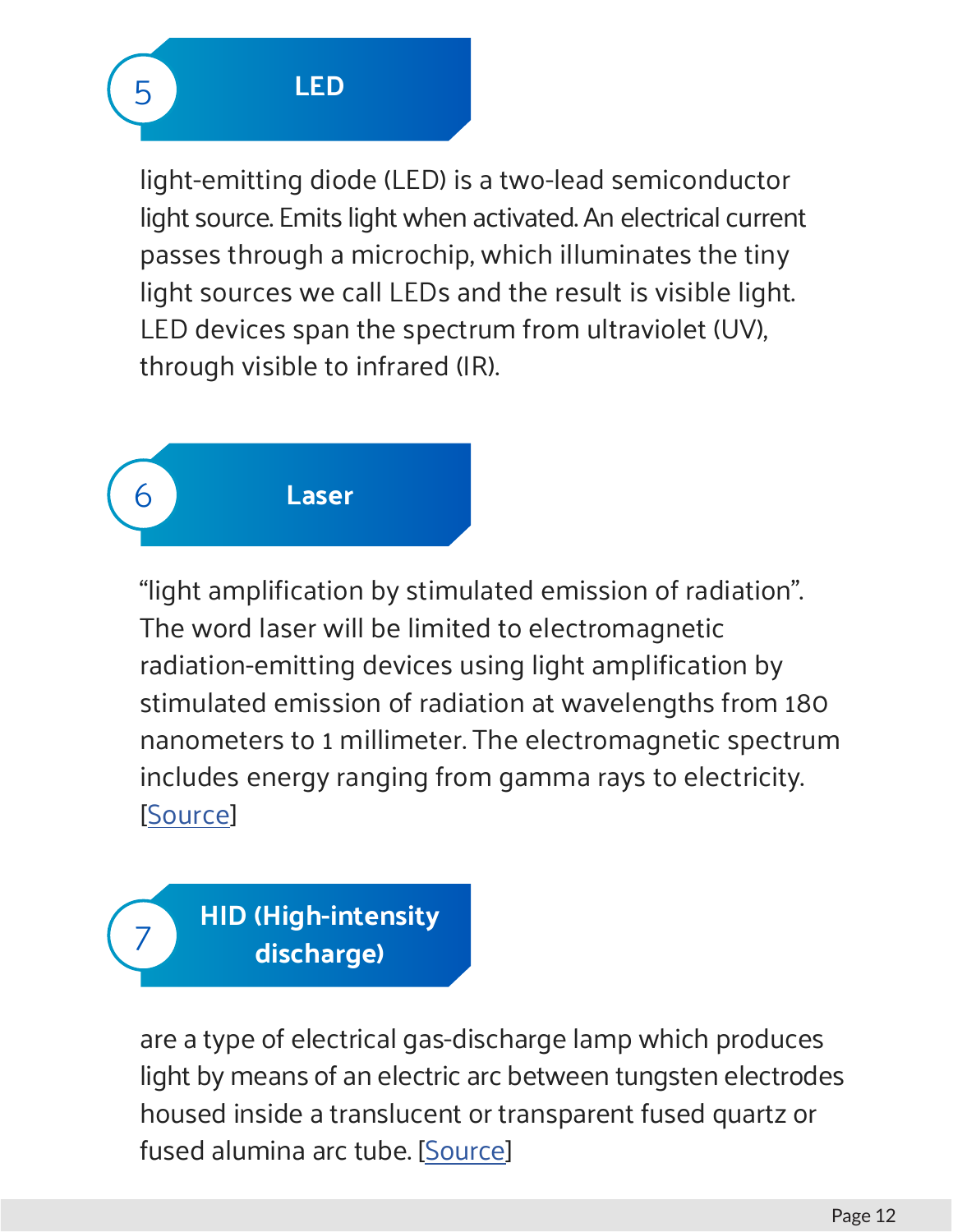Most often seen in large spaces such as stadiums and warehouses. Or in street lights, automotive lights and flood lights.

#### **Conclusion**

The light from the sun, UV lamps to sterilize medical devices to night vision technologies are all forms of electromagnetic radiation.

The portion of the electromagnetic spectrum ranging between 400 and 750 nm is the visible region. When we use the term "light", we refer to the type of electromagnetic wave that can be seen by most humans - the EM wave that stimulates your retina.

When all the wavelengths of the visible light spectrum strike your eye at the same time, white is perceived. White is the combination of all colors of the spectrum.

Lumitex is inspired to help with your innovative lighting solutions that adapt to your idea. We have affordable lighting applications / solutions that provide uniform light for any of your projects.